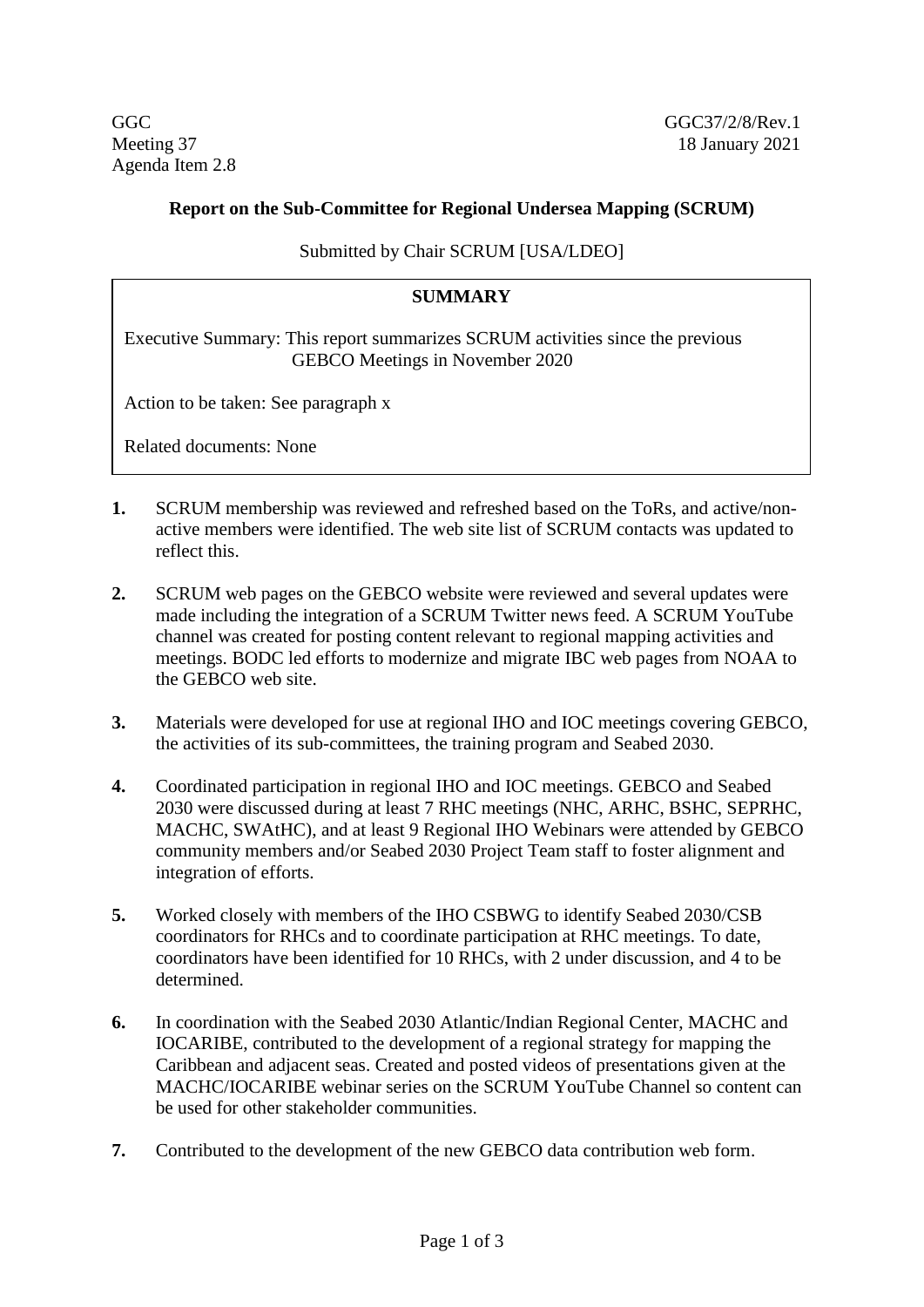- **8.** The GEBCO 2020 Grid was released in 2020 and included new regional data submissions assembled by Seabed 2030 Regional Data Assembly and Coordination Centers (RDACCs). SCRUM members contributed to the review the draft product using a web application in advance of its release.
- **9.** Developed and released a web application for gathering input to help guide and prioritize future mapping activities and posted this on the SCRUM web site.
- **10.** Helped to facilitate the addition of new regional bathymetry layers in the IHO DCDB viewer including UNCLOS data holdings, non-public industry data, and data from data systems including the DARWIN system operated by JAMSTEC.
- **11.** Participated in an intersessional GGC meeting in June 2020 to discuss virtual communications and engagement strategies for the COVID-era.
- **12.** Held an informal virtual intersessional committee meeting in September 2020 to discuss recent activities and solicit input from committee members on workplan status and actions.
- **13.** Held a virtual subcommittee meeting in January 2021 as part of GEBCO Week. Participation in SCRUM sessions included all but one voting member, all non-voting members, and several observers. There were 82 total participants from 29 countries. Highlights of the meeting include:
	- a. IBC status updates were provided for IBCAO (Jakobsson), IBCSO (Dorschel), IBCCA (Viteri) and IBCSEP (Montoro). No recent activity was been identified for other IBC efforts
	- b. SCRUM Member updates were provided by: Kim Picard/Rob Beaman (Australia), Serge Levesque (Canada), Hugo Montoro (Peru), Aileen Bohan (Ireland), Thierry Schmitt (EMODnet), Miao Fan (China), Vicki Ferrini/Rachel Medley (US Activities),
	- c. Discussed concerns related to differences in the computation of 'authoritative' metrics of % EEZ mapped based on national charting authorities and GEBCO data products.
	- d. Reviewed and discussed the previous year workplan and actions.
	- e. Reviewed planned workplan and actions. Most workplan items are ongoing activities from the previous year. New items added focus on online information and webinars intended to foster better coordination and sharing of knowledge and workflows among regional mapping groups and stakeholders around the world.
- **14.** Based on the conversation about differences in % EEZ mapped, the leadership of TSCOM, SCRUM and the CSBWG will discuss technical issues and political concerns and will develop recommendations for consideration by the GGC and the Seabed 2030 Director. These recommendations will be reviewed by the sub-committees and working group, and will submitted to the GGC and Seabed 2030 Director for consideration.
- **15.** Due to the ongoing pandemic, and anticipation of limited global travel, the budgetary requests for SCRUM only includes nominal funds for participation in IHO/IOC